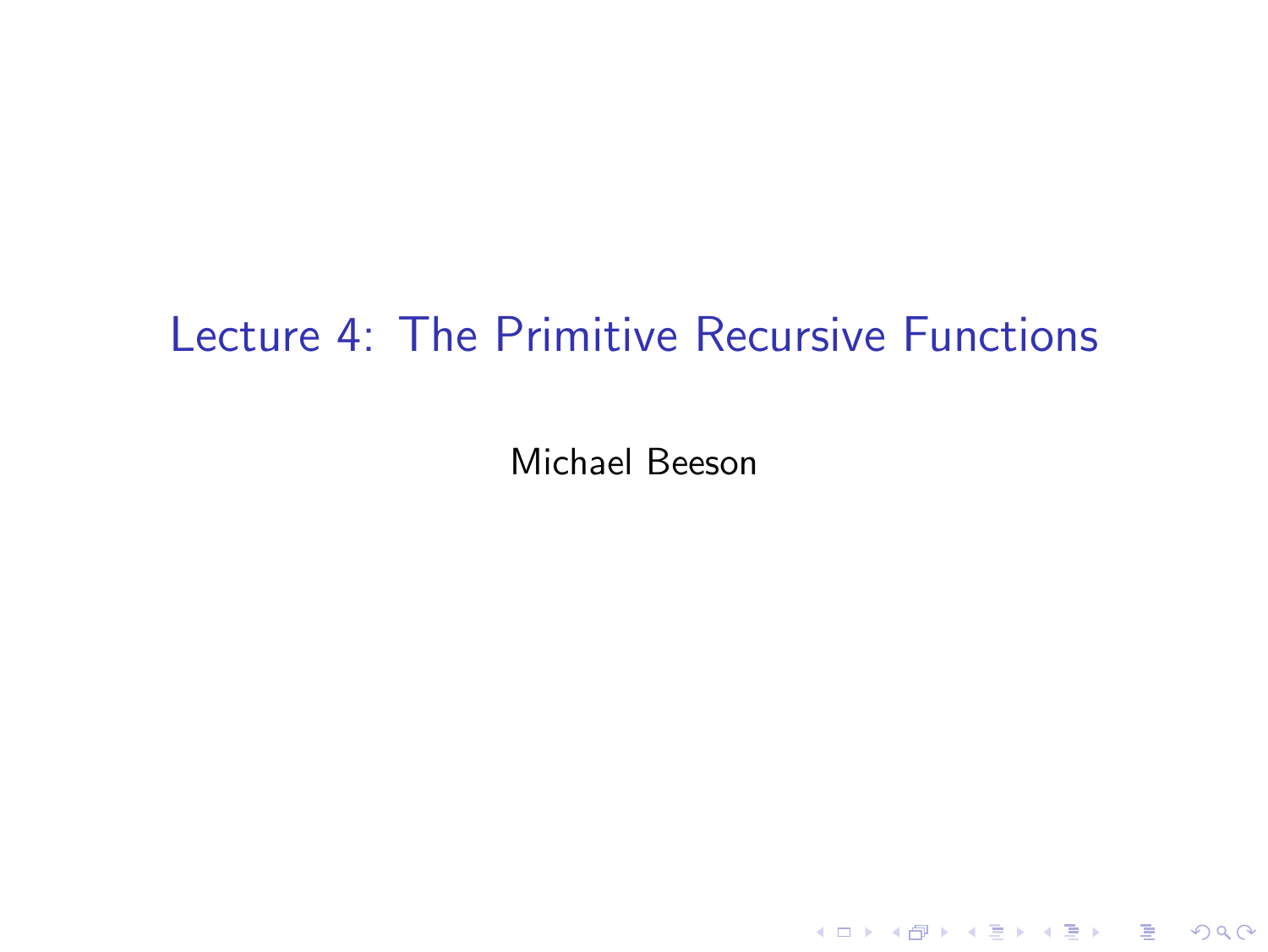# Primitive recursive functions

f is **primitive recursive** if and only if it is primitive recursive by one of the following schemata, in which x denotes a list of one or more variables,  $x$  denotes a single variable, and all functions have number of arguments implicitly indicated. On this slide are four not-so-important parts of the definition:

(i) The constant functions (of any number of arguments) are primitive recursive.

(ii) The successor function  $f(x) = x'$ , the next integer after x, is primitive recursive.

(iii) The projection function  $I_{n,i}(x_1,\ldots,x_n)=x_i$  is primitive recursive.

(iv) (Generalized composition). If g and  $h_1, \ldots h_n$  are primitive recursive, and

$$
f(\mathbf{x}) = g(h_1(\mathbf{x}), \dots, h_n(\mathbf{x}))
$$

then  $f$  is also primitive recursive.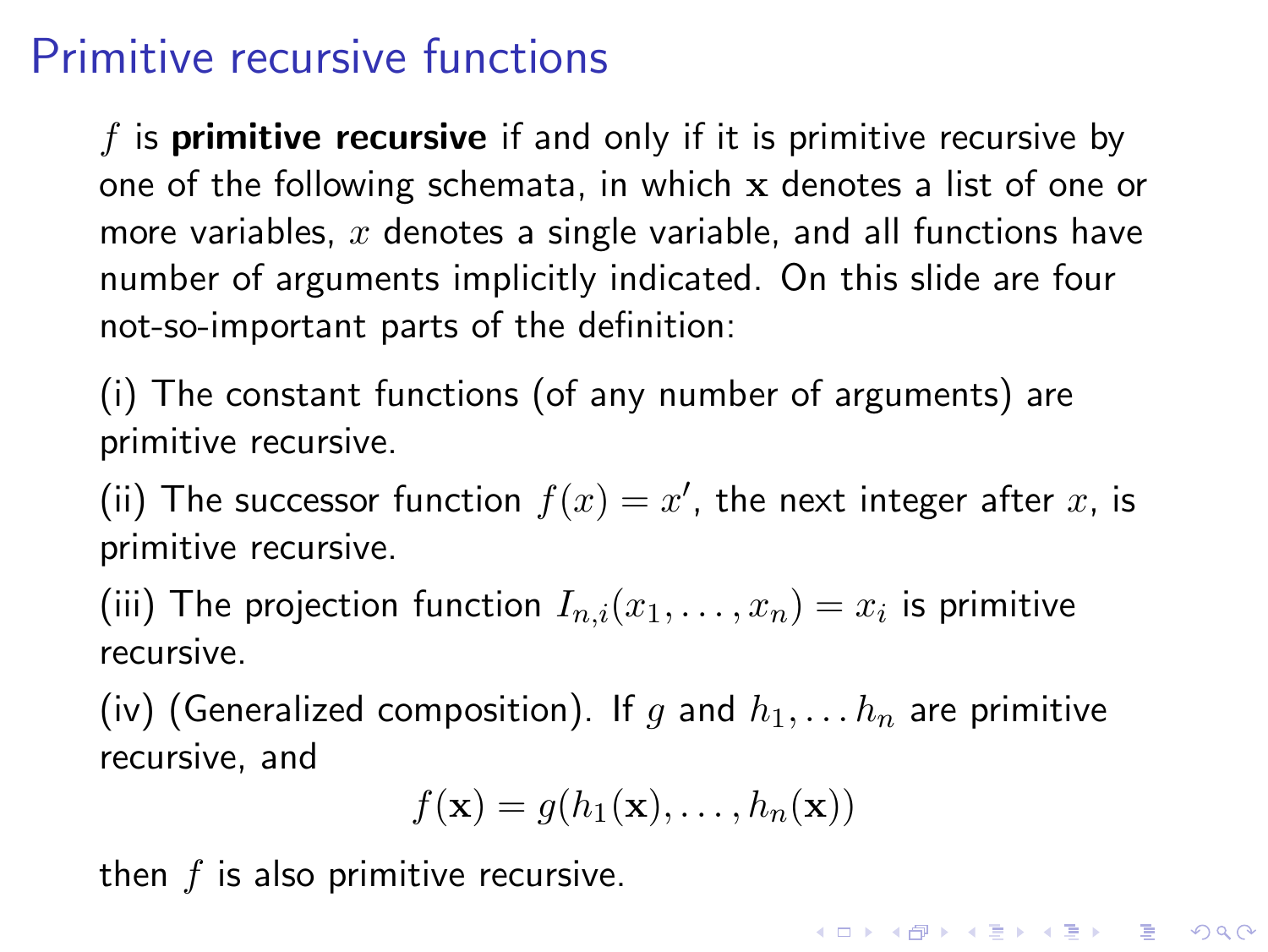### The important part

(v) (Primitive recursion) If q and h are primitive recursive, and

$$
f(\mathbf{x},0) = h(x)
$$

$$
f(\mathbf{x}, y') = g(\mathbf{x}, y, f(\mathbf{x}, y))
$$

then  $f$  is also primitive recursive. The case when  $x$  does not occur is also allowed, and since we said x represents "one or more variables", it has to be listed separately:

 $f(0) = c$ 

$$
f(y') = g(y, f(y))
$$

K ロ ▶ K @ ▶ K 할 > K 할 > 1 할 > 1 이익어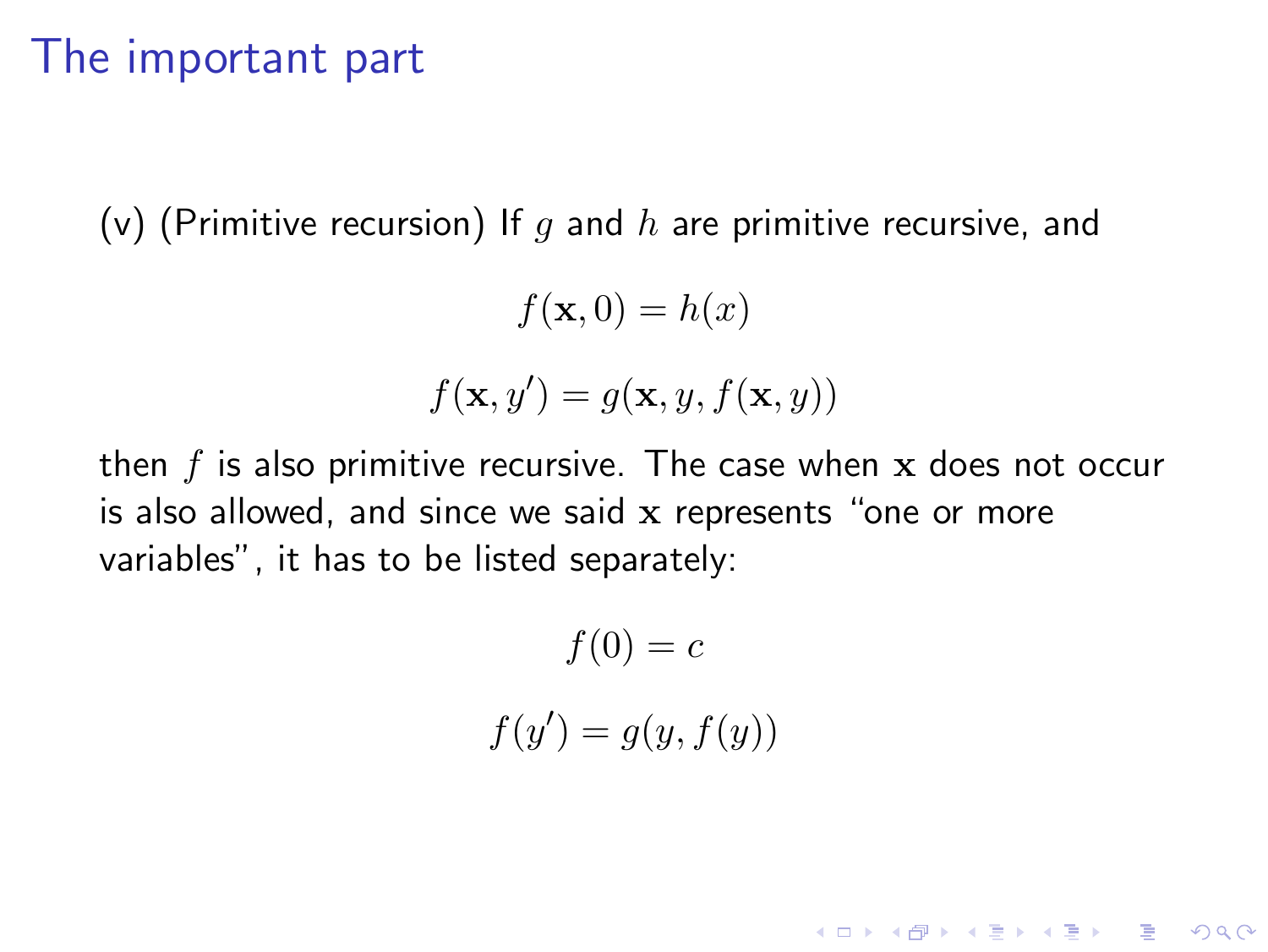# Rephrasing the definition

The class of primitive recursive functions is the least class of functions (of one or several natural-number arguments) containing the constant, successor, and projection functions, closed under generalized composition, and closed under primitive recursion. Compare this definition to the one in Kleene, p. 220, where the "least class" part is made more explicit.

**K ロ ▶ K @ ▶ K 할 X K 할 X - 할 X - 9 Q Q ^**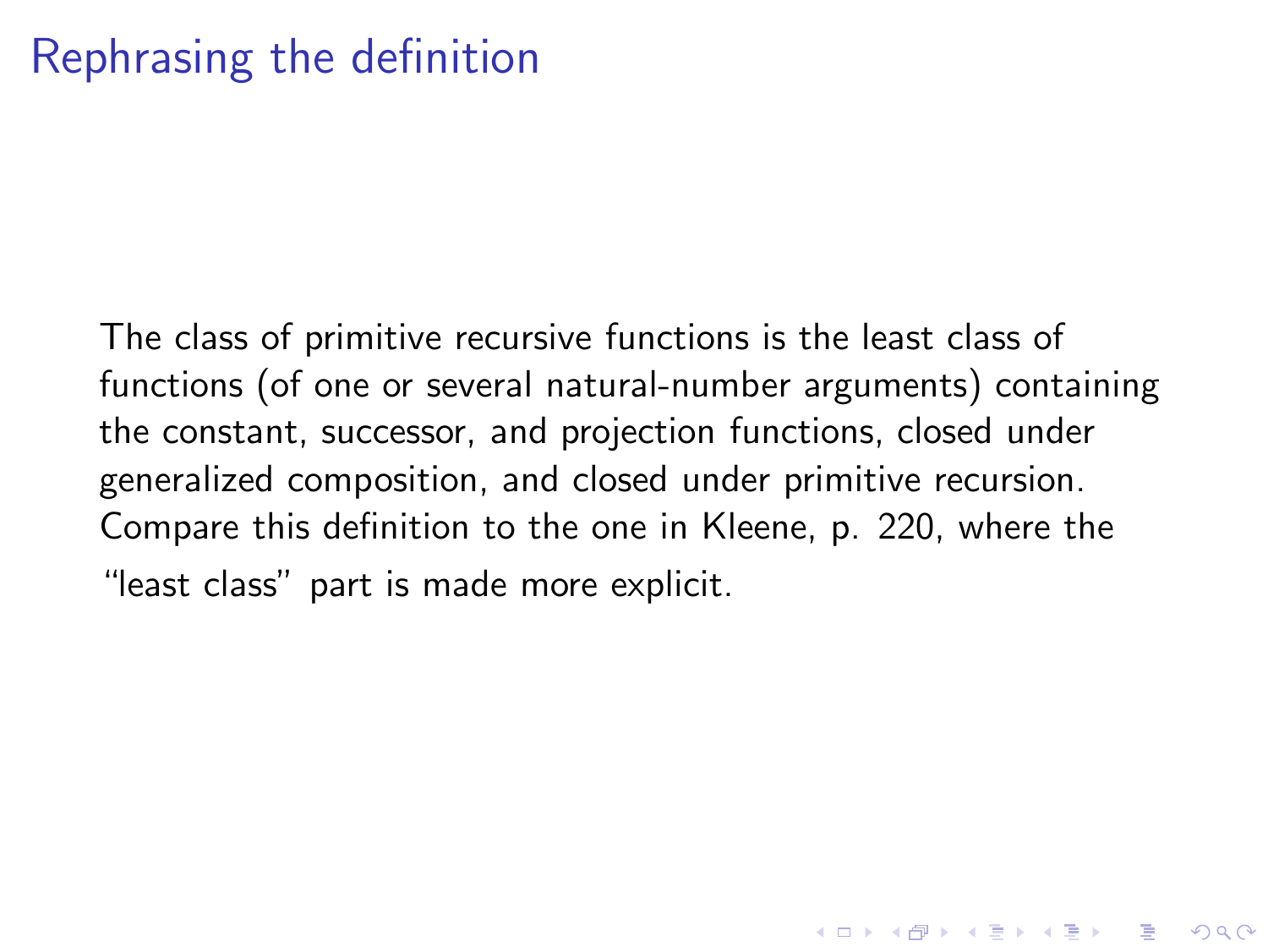# **History**

The definition goes back at least to Skolem (1908). Scholars argue about the history, primarily because the method of definition by primitive recursion predates the actual definition of the class of primitive recursive functions.

Hilbert definitely understood the class of primitive recursive functions in the 1920s, as it occurs explicitly in his paper about "the infinite."

**KORKAR KERKER E VOOR**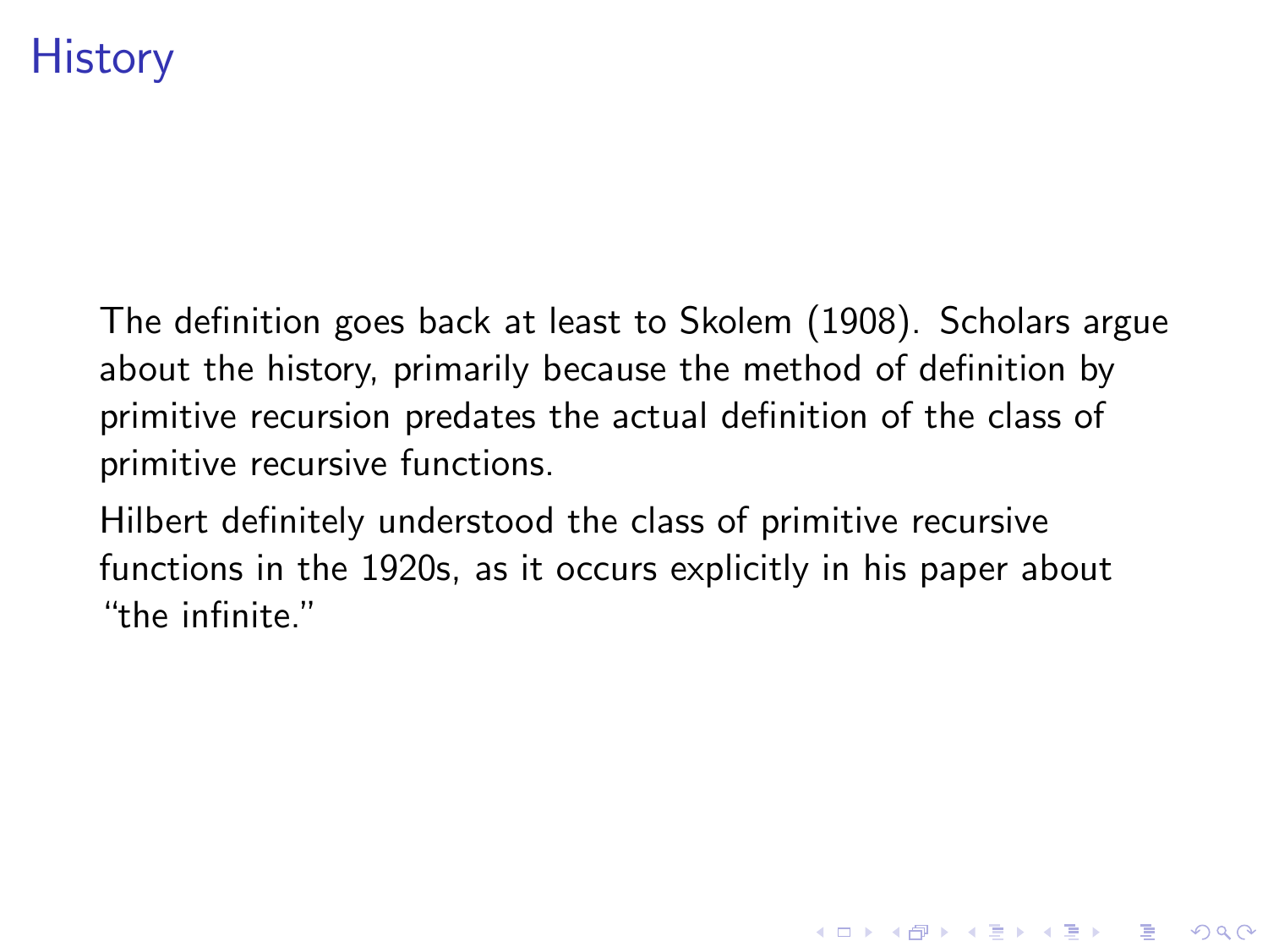## Examples of primitive recursive functions

One can easily show that the following functions are primitive recursive:

$$
f(x, y) = x + y
$$
  
\n
$$
f(x, y) = x \cdot y
$$
  
\n
$$
f(x, y) = x^{y}
$$
  
\n
$$
f(x, y) = x!
$$

At this point we introduce the notation  $1 = 0'$  and  $2 = 1' = 0''$ , and so on. We can then use the primitive recursion equations to calculate that  $2 + 2 = 4$ . This familiar equation does have some computational content!

**K ロ ▶ K @ ▶ K 할 X K 할 X - 할 X - 9 Q Q ^**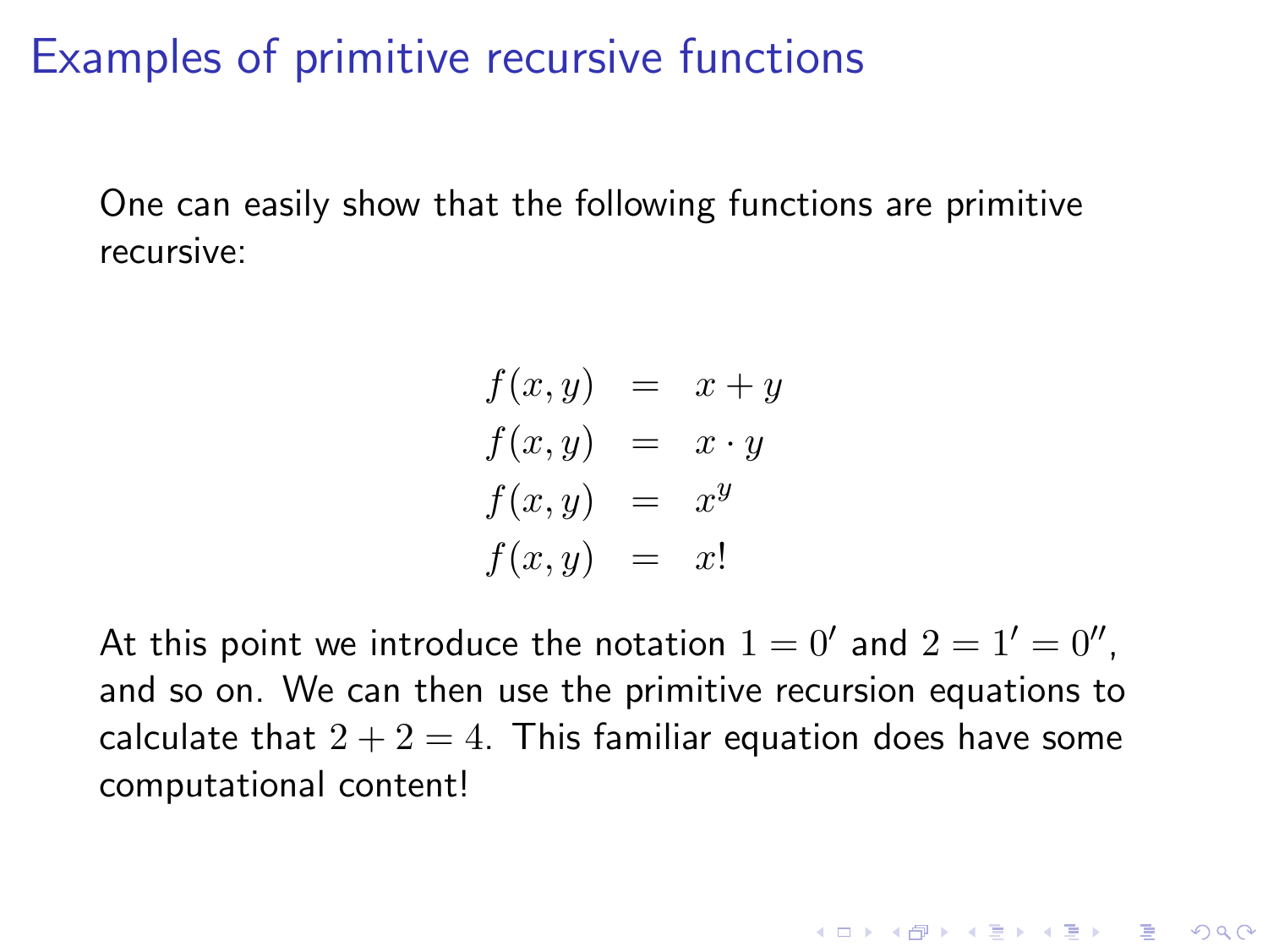## Predecessor, min, and max

One introduces the predecessor function by

 $pd(0) = 0$  $pd(x + 1) = x$ 

and "cut-off subtraction" by

$$
\begin{aligned}\n\dot{x-0} &= x\\ \n\dot{x-}(y+1) &= \text{pd}(x-y)\n\end{aligned}
$$

Then one has

$$
\min(a, b) = b - (b - a)
$$
  

$$
\min(a, b, c) = \min(\min(a, b), c)
$$

and so on for the minimum of more arguments;

$$
\max(a, b) = (a + b) - \min(a, b)
$$

$$
\max(a, b, c) = \max(\max(a, b), c)
$$
ore arguments.

and so on for more arguments.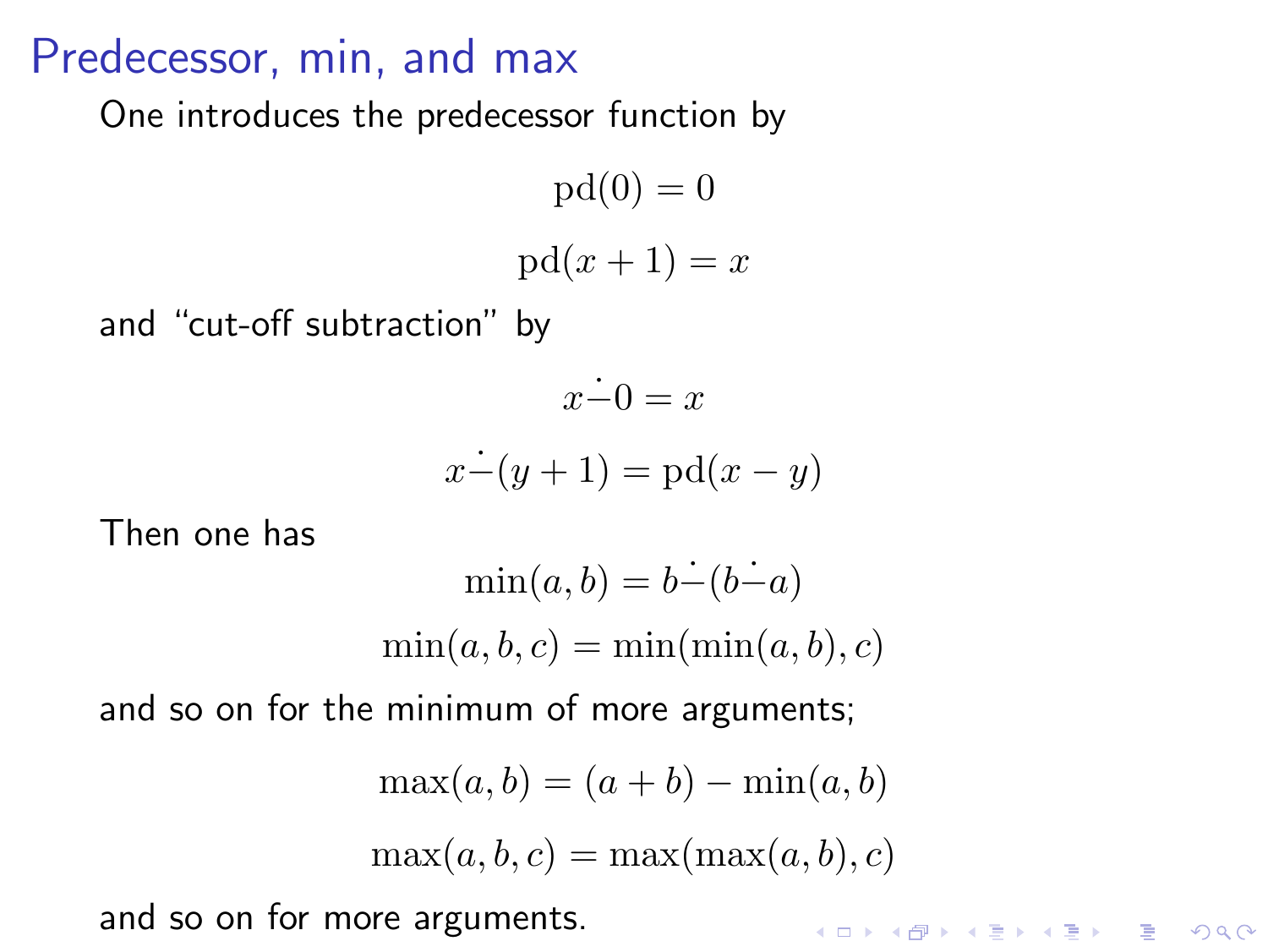# Sign and distance

$$
|a - b| = (a - b) + (b - a).
$$

The following functions can also easily be shown to be primitive recursive:

The "sign of a" is 1 if a is positive and 0 when  $a = 0$ . This is written  $sg(a)$ . The function that is instead 0 when a is positive and 1 when a is negative is written  $\overline{sg}(a)$ .

**K ロ ▶ K @ ▶ K 할 X K 할 X - 할 X - 9 Q Q ^**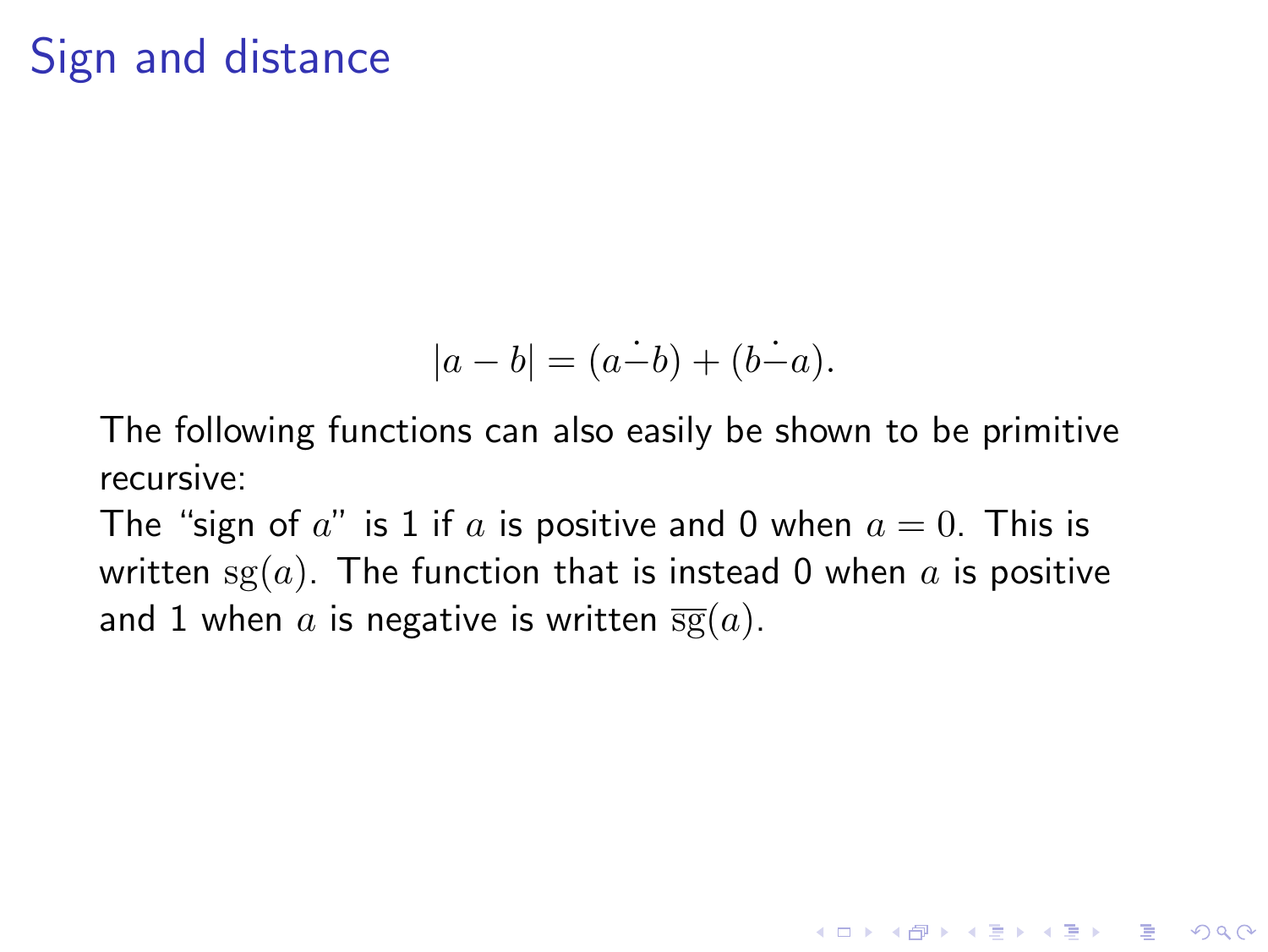These are primitive recursive:

- $\blacktriangleright$  The remainder of a on division by b, written by Kleene as  $rm(a, b)$ , by mathematicians as a mod b, and in 2014 by programmers as  $a\%b$ ,
- $\blacktriangleright$  cutoff division

 $|a/b|$ 

K ロ ▶ K @ ▶ K 할 > K 할 > 1 할 > 1 이익어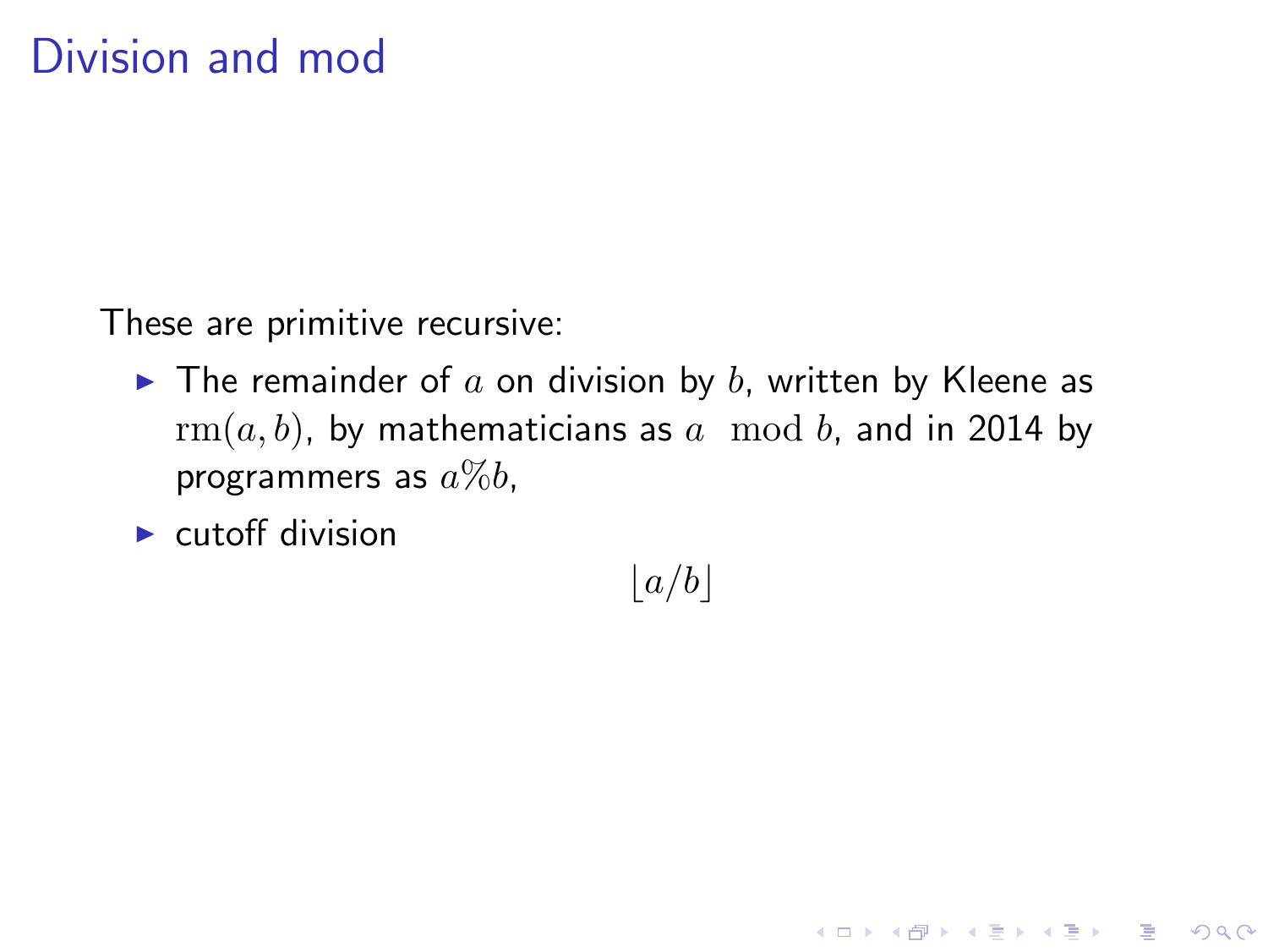## Bounded sum and product

The following two equations lead from a primitive recursive  $g$  to a primitive recursive  $f$ :

$$
f(\mathbf{x}, y) = \sum_{z < y} g(\mathbf{x}, z)
$$

$$
f(\mathbf{x}, y) = \prod_{z < y} g(\mathbf{x}, z)
$$

K ロ ▶ K @ ▶ K 할 ▶ K 할 ▶ | 할 | 19 Q Q ·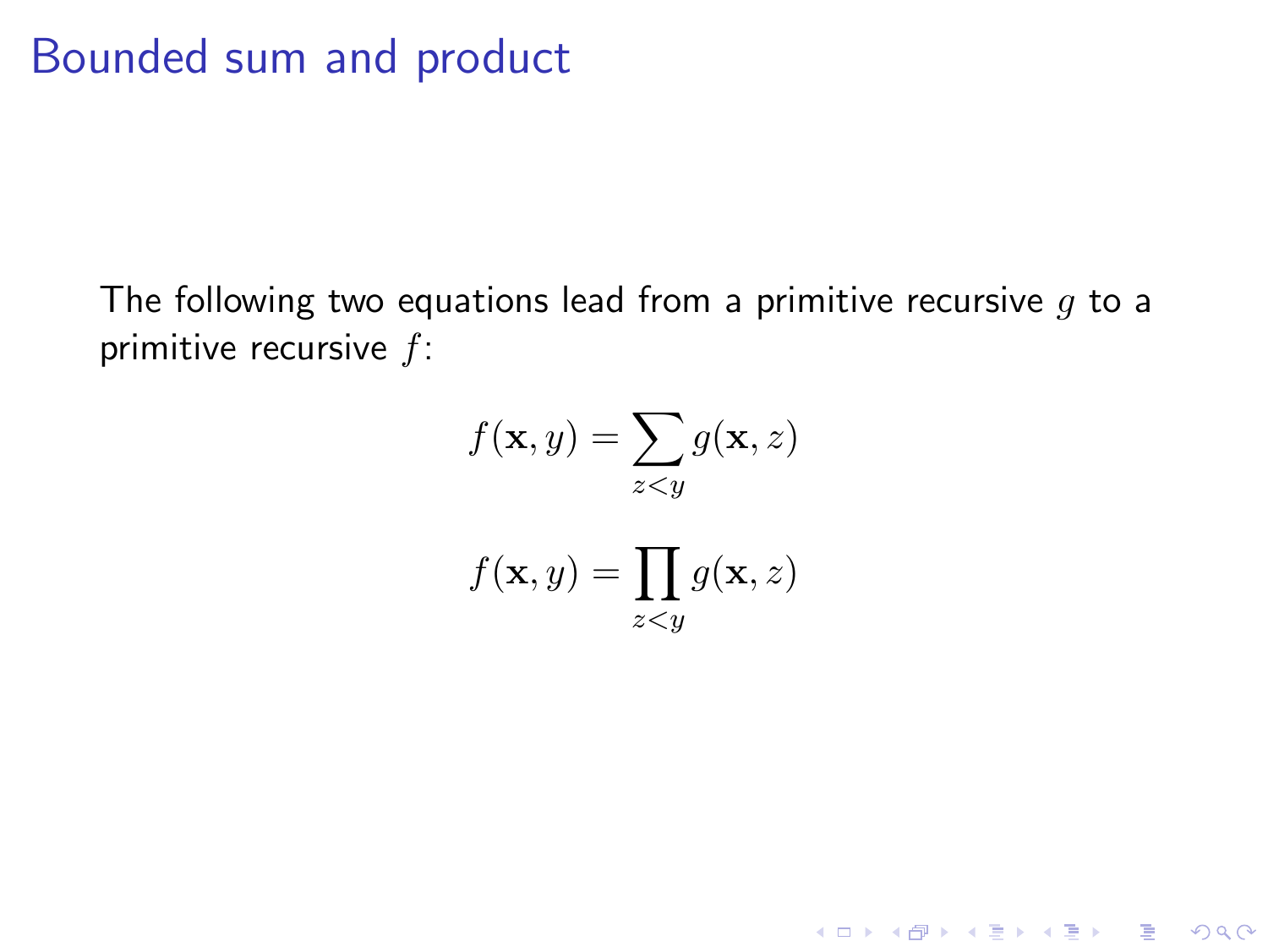# The  $n$ -th prime number

$$
f(n) = p_n, \qquad \text{the } n\text{-th prime number}
$$

This requires a bound for "the next prime number". Hint: use the factorial function.

K ロ ▶ K @ ▶ K 할 ▶ K 할 ▶ | 할 | 19 Q Q ·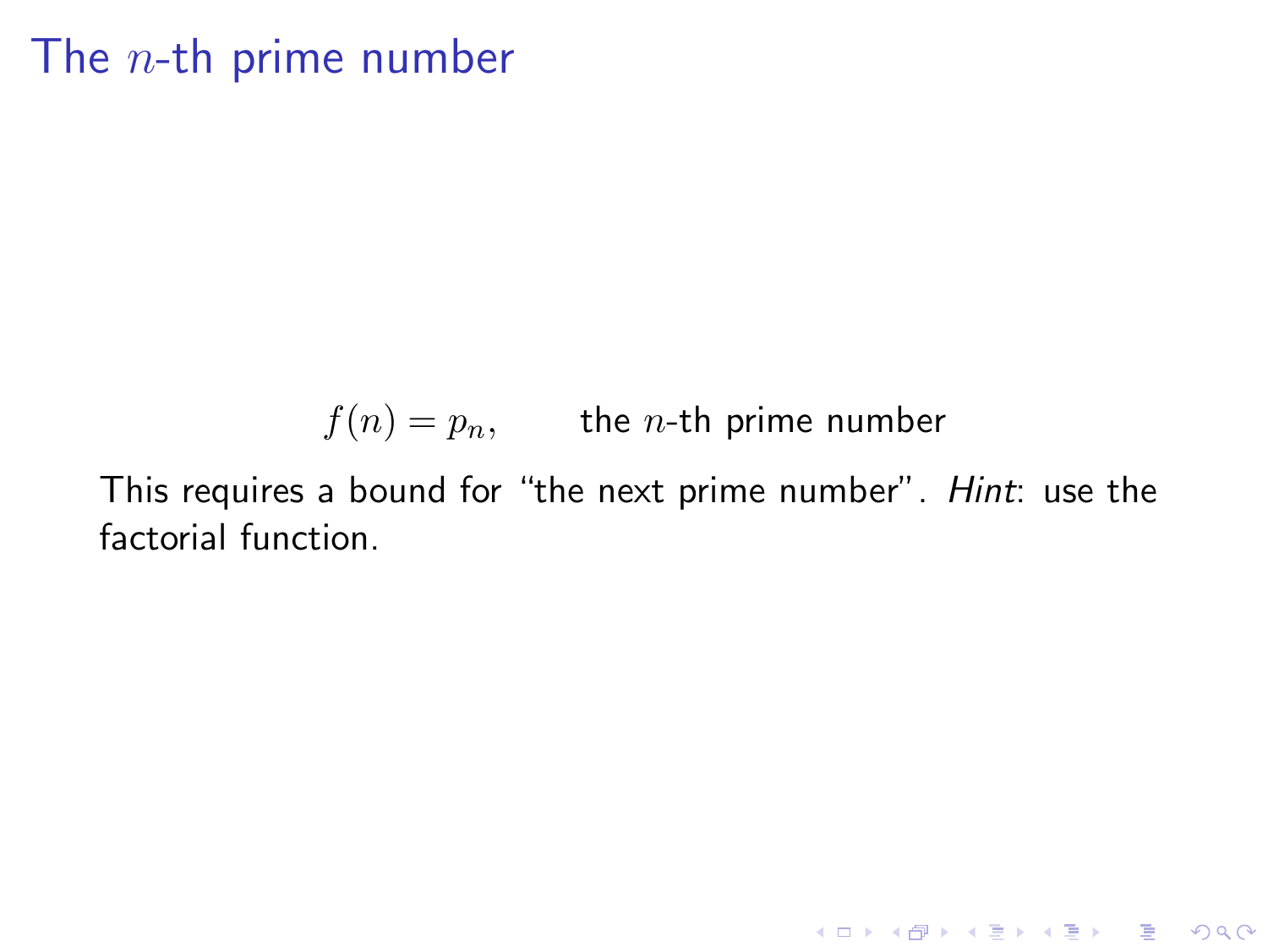The following functions are useful in connection with representing strings in terms of ascii codes:

 $size(n) =$  the number of bits in (the binary representation of) n

 $\mathrm{Bit}(i,n)=\,$  the power of  $2^i$  in the binary representation of  $n$  $x \ll n = x$  left-shifted by n

 $x >> n = x$  right-shifted by n

K ロ ▶ K @ ▶ K 할 > K 할 > 1 할 > 1 이익어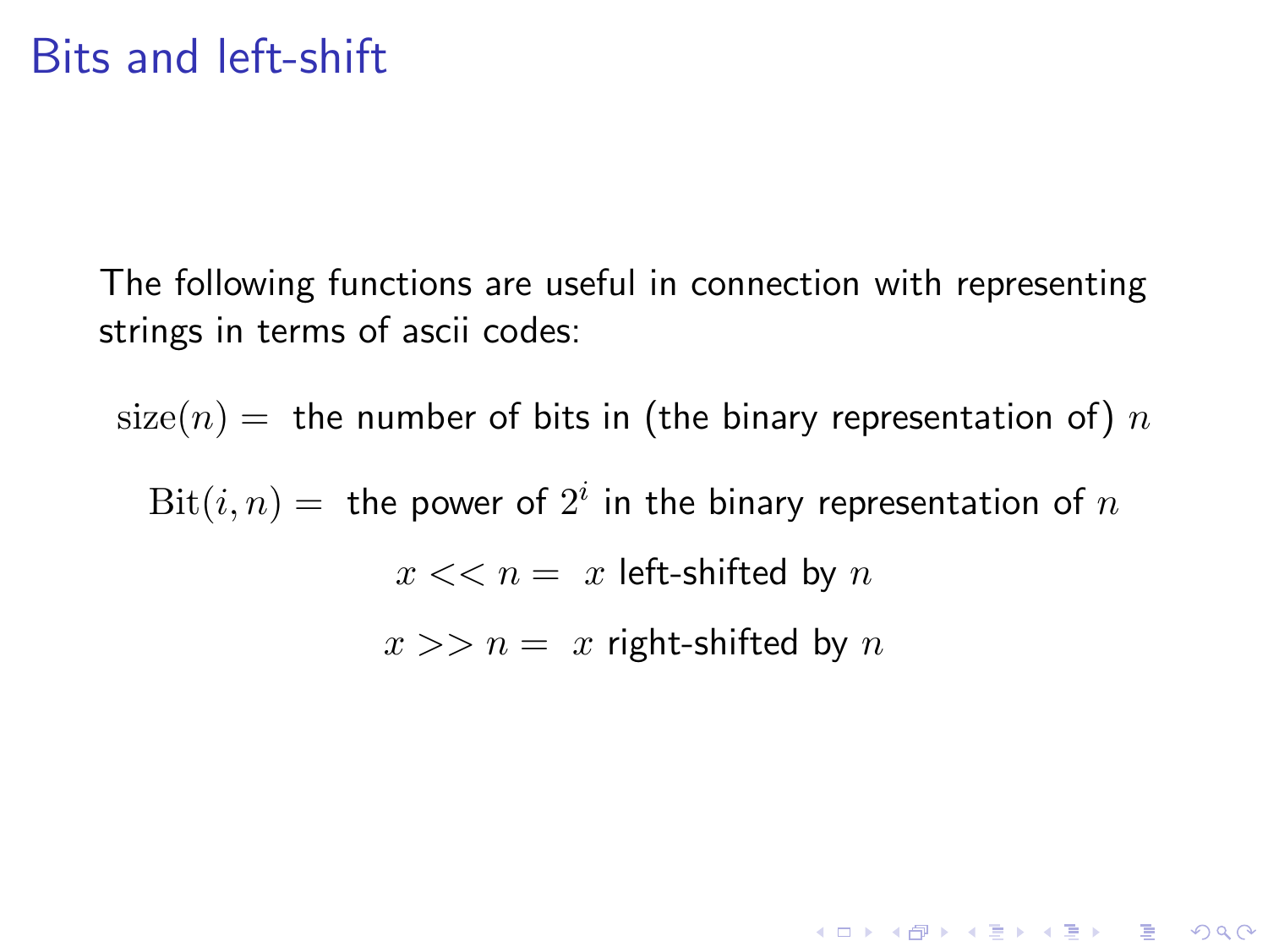## Primitive Recursive Predicates

The *characteristic function* of a predicate  $P(x)$  is the function whose value is 1 if  $P(x)$  and 0 otherwise. The *representing* function of P is similar, but has value 0 if  $P(x)$  and 1 otherwise. A predicate is primitive recursive by definition, if and only if its representing function is primitive recursive. The primitive recursive predicates are closed under the logical connectives and under bounded quantification, by which we mean

$$
P(y, \mathbf{x}) \leftrightarrow \forall z < y \, Q(z, y, \mathbf{x})
$$

**KORKAR KERKER E VOOR** 

and similarly with ∃ instead of ∀.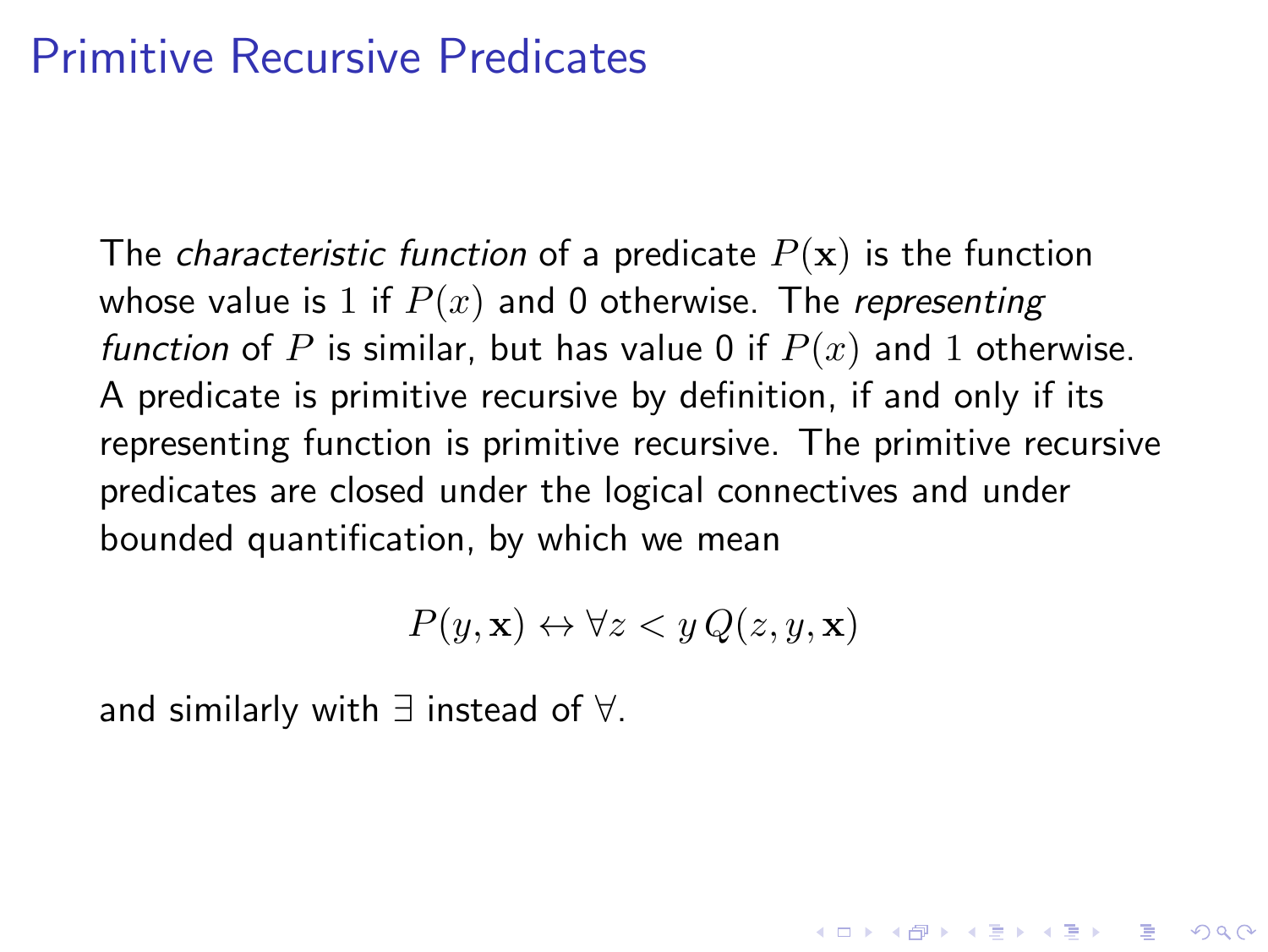# **Divisibility**

The predicates  $n \mid m$  ("*n* divides  $m$ ") is primitive recursive.

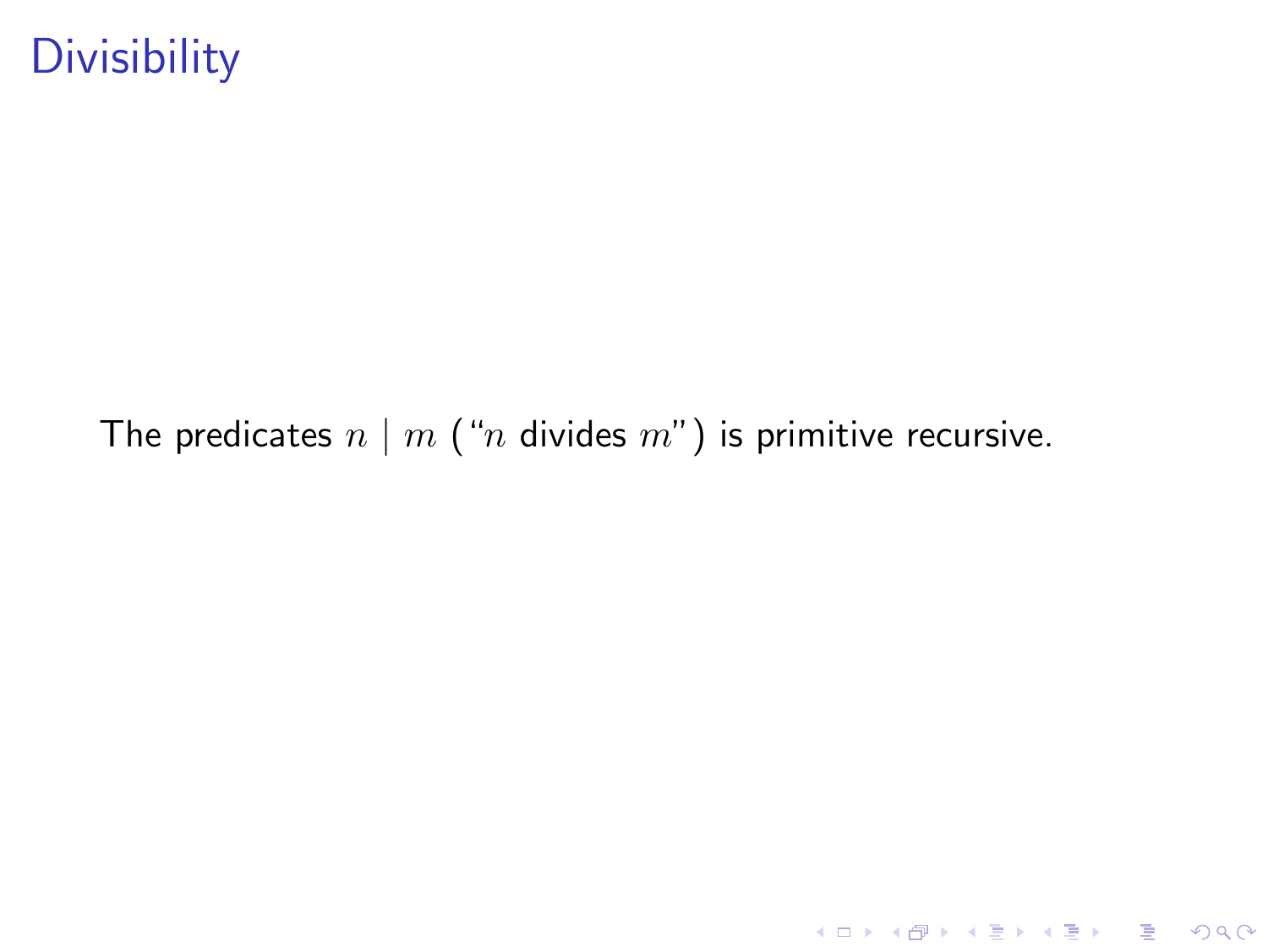Finite sequences of integers were coded by Gödel using unique factorization. We define  $\langle a, b, c \rangle$  to be  $2^{a+1}3^{b+1}5^{c+1}.$  For longer sequences we use more primes than the first three. A sequence can then be decoded by extracting the powers of primes in its factorization. The function  $\ell h(x)$  ("length of x") is the largest n such that  $p_n$  divides x.  $(x)_y$  is defined to be one less than the exponent of  $p_y$  in the factorization of x, if  $p_y$  divides x, else 0. All these functions are primitive recursive.

**KORKAR KERKER E VOOR**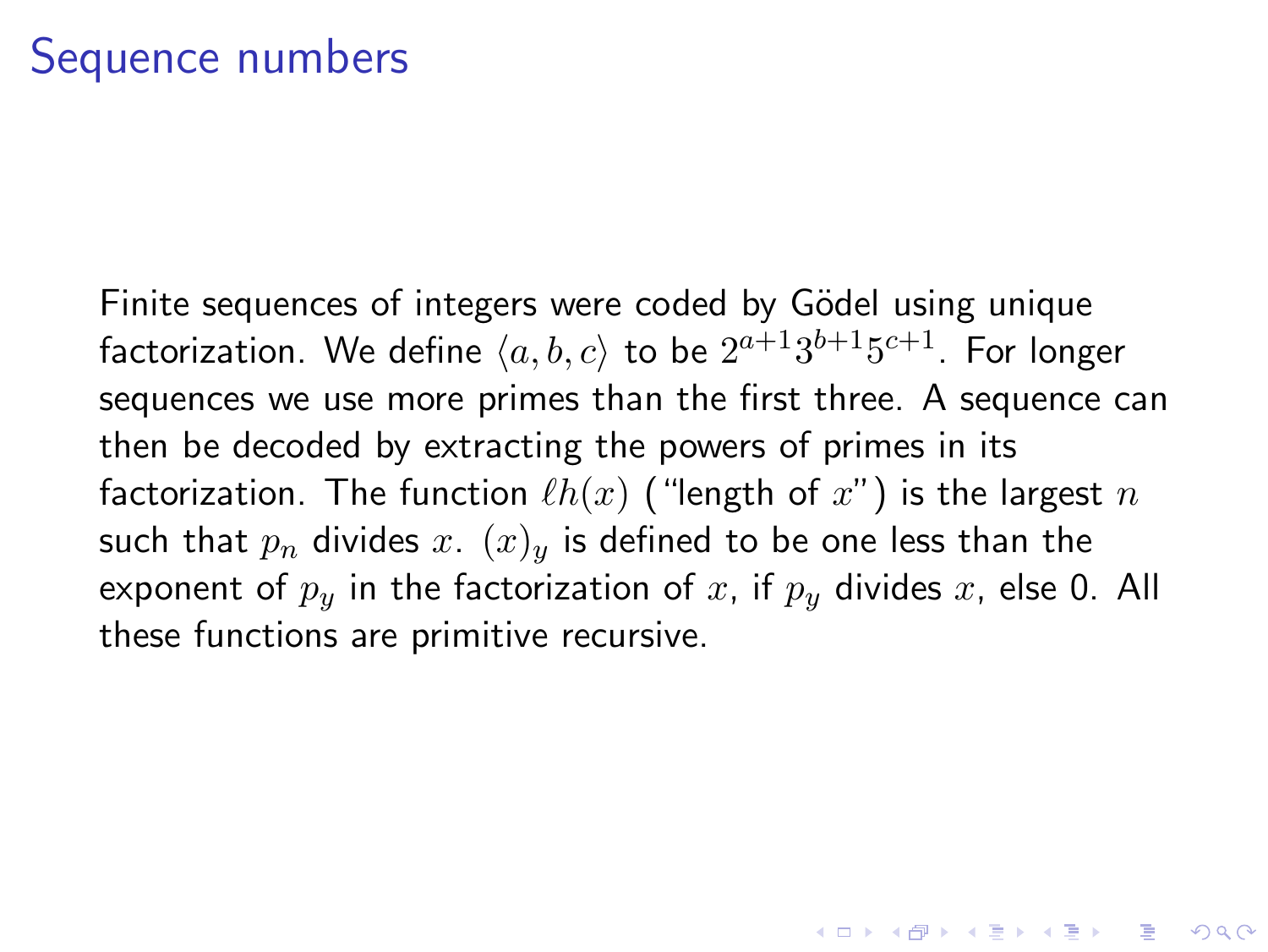## Fibonacci numbers

These are given by

$$
F(0) = F(1) = 1
$$
  

$$
F(n + 1) = F(n) + F(n - 1)
$$

This recursion is not a primitive recursion, yet the function  $F(n)$ can be defined more elaborately in a primitive recursive way, for example by defining

$$
G(n) = \langle F(n), F(n+1) \rangle
$$

K ロ ▶ K @ ▶ K 할 > K 할 > 1 할 > 1 이익어

by primitive recursion and then defining  $F(n) = (G(n))_0$ .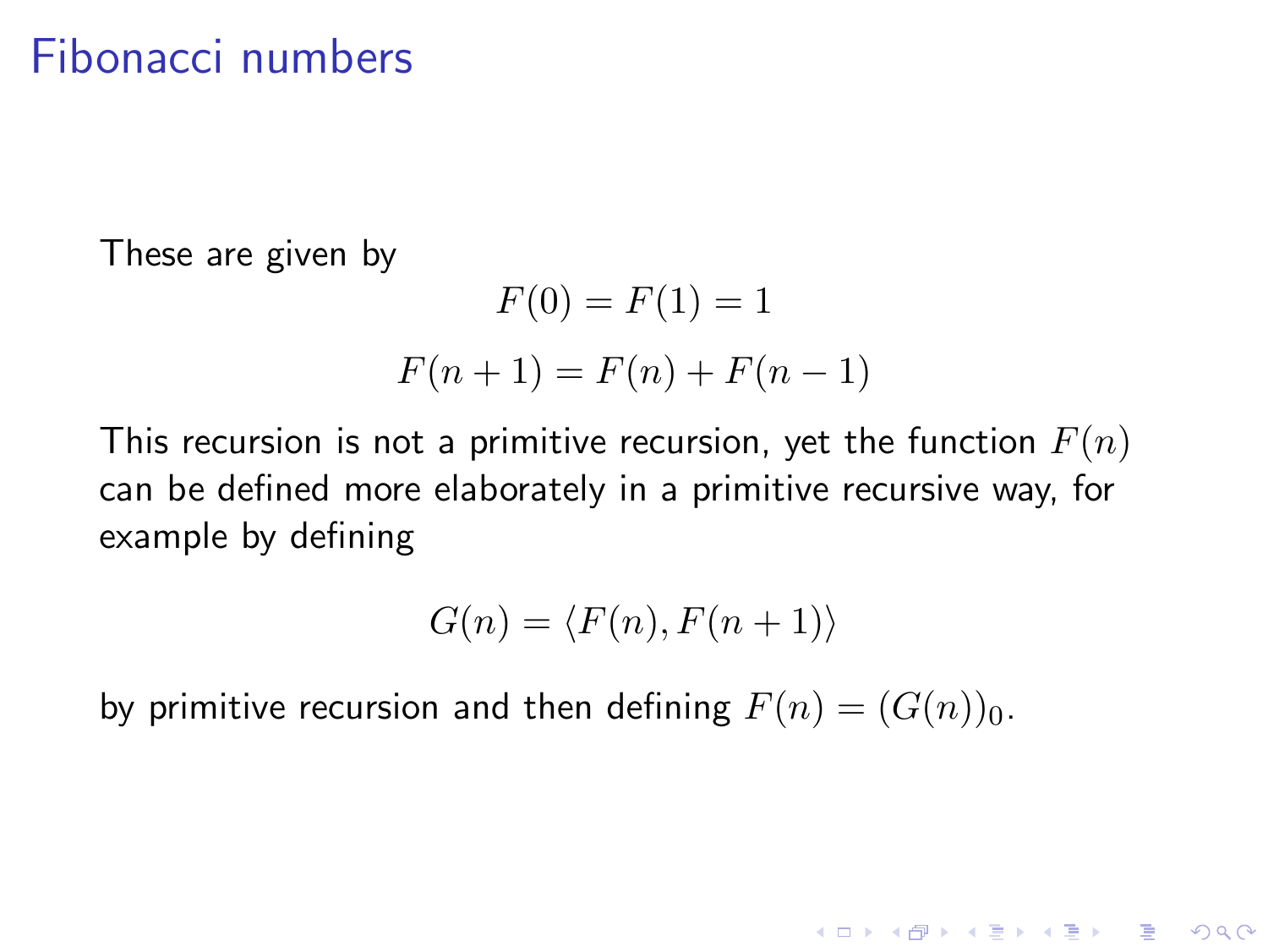## It's the 21st century now

<span id="page-16-0"></span>In these lectures, we shall sometimes use a different method of coding finite sequences of integers, one more in accordance with the times, and one that does not involve exponential increases in length due to the use of powers of primes. Namely, to code the sequence  $a, b, c$ , we write out the binary representations of  $a, b, c$ and  $c$ , as ordinary strings of digits, separated by commas, and interpret that string as an integer. For example, the sequence  $4, 5, 6$  is represented as follow: 4 is 100 in binary, 5 is 101, and 6 is 110. But we use 8 bytes for each digit, padding on the left. So  $(4, 5, 6)$  is computed from the string "00000100,00000101,00000110". The length of this string is 26 characters. Note that this string contains three different symbols,  $'0'$ ,  $'1'$ , and  $'$ ,  $'$ . As ascii codes, those are 48, 49, and 44 respectively. This string of 26 characters is now regarded as the binary representation of an integer. That integer is, by definition,  $(4, 5, 6)$ . It has  $8 \cdot 26 = 208$  bits.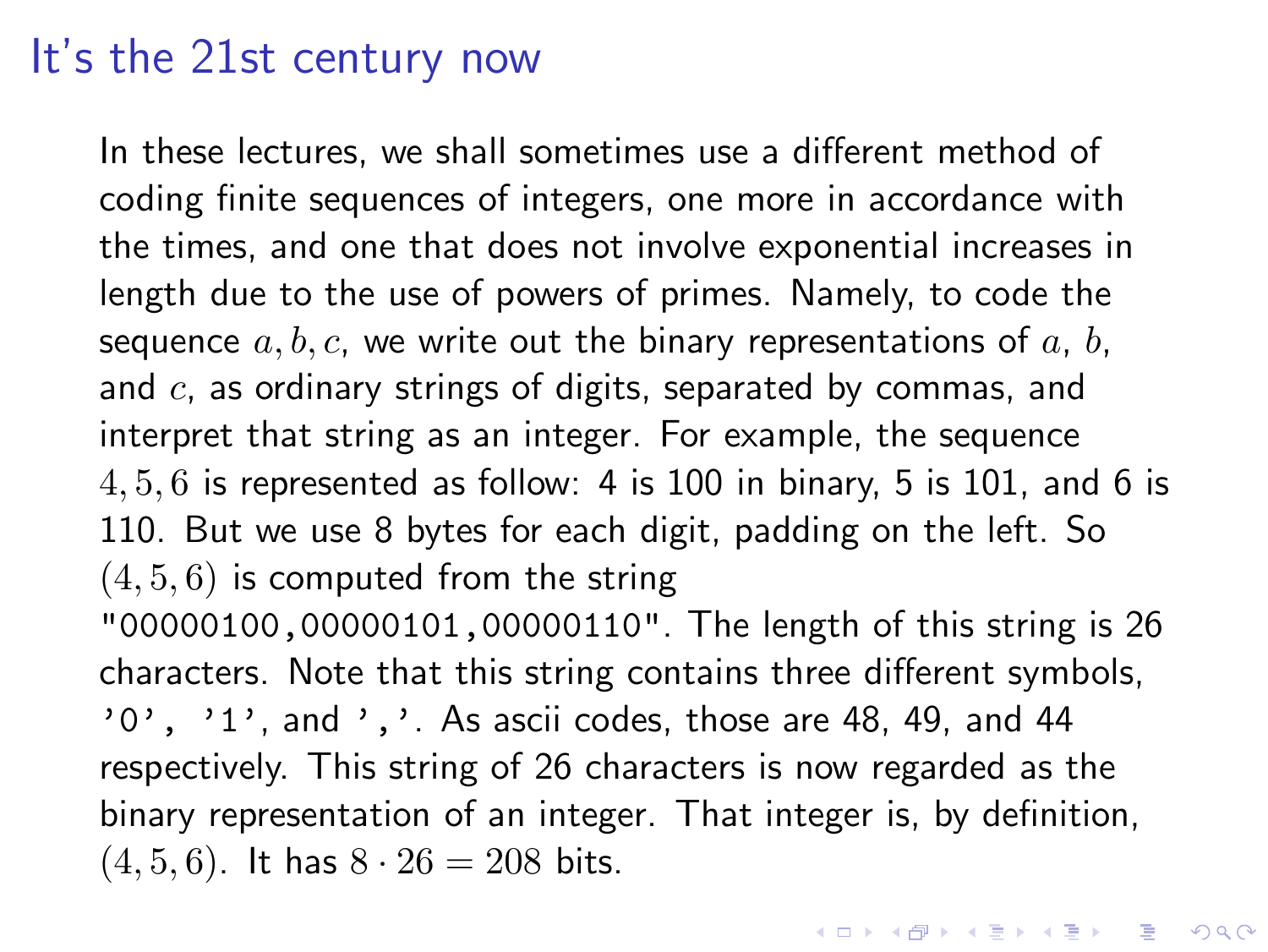## Decoding a sequence

<span id="page-17-0"></span>A consequence of this definition is that the number  $(a, b, c)$  can be uniquely decoded; no two tuples will yield the same number under this encoding. To decode a sequence number  $N$ , we first find the string whose characters are the 8-bit pieces of  $N$  (padding  $N$  to a multiple of 8 bits by zeroes on the left if necessary). Then we identify the occurrences of 44 (ascii code of comma) in this string; that determines the elements of the sequence. These must be composed of the digits 0 and 1 only, or  $N$  does not code a sequence. Then the strings between commas can be decoded into integers. Note that if we used the bits of  $a, b$ , and  $c$  directly, instead of the ascii codes of their digits, we might get confused by "accidental" occurrences of the ascii code of comma among the bits of  $a, b$ , and  $c$ ; but using ascii codes of digits prevents that confusion. This would have been more confusing than powers of primes in 1936, but today it is straightforward and offers some technical advantages. It also offers one technical disadvantage: it is harder to formalize its basic properties in Peano arithmetic. We will therefore make use of both methods of [co](#page-16-0)d[in](#page-18-0)[g](#page-16-0) [s](#page-17-0)[eq](#page-18-0)[ue](#page-0-0)[nc](#page-22-0)[es](#page-0-0)[.](#page-22-0)

 $299$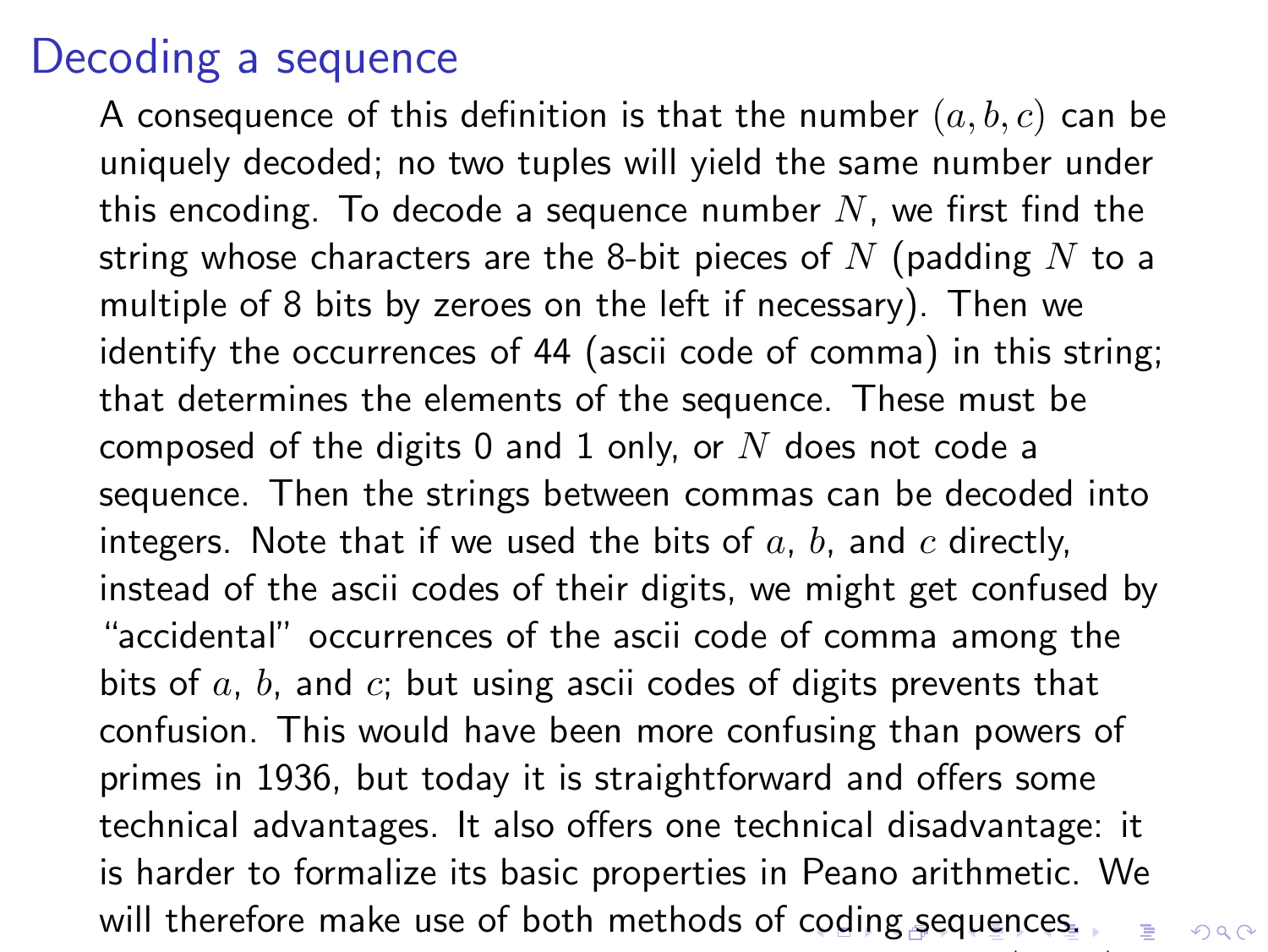## Indices of primitive recursive functions

We can assign an index to each primitive recursive function as follows. Each index of a primitive recursive function  $f$  will have the form  $\langle i, n, \ldots \rangle$ , where i tells which of the schemata (i)-(v) defines f, and n gives the number of arguments of f. The part of the index indicated by ... depends on i, as follows. If  $i = 3$ , so f is the projection function  $I_{n,i}$ , then the index of f is  $\langle 3, n, i \rangle$ . If  $i = 4$ , so

$$
f(\mathbf{x}) = g(h_1(\mathbf{x}, \dots, h_n(\mathbf{x}))
$$

<span id="page-18-0"></span>then the index of f is  $\langle 4, n, a, b_1, \ldots, b_n \rangle$  where a is the index of g and  $b_i$  is the index of  $h_i$ . Finally, if  $i = 5$  so f is defined by primitive recursion from h and g, then the index of f is  $(5, n, a, b)$ , where  $a$  and  $b$  are the indices of  $h$  and  $q$ .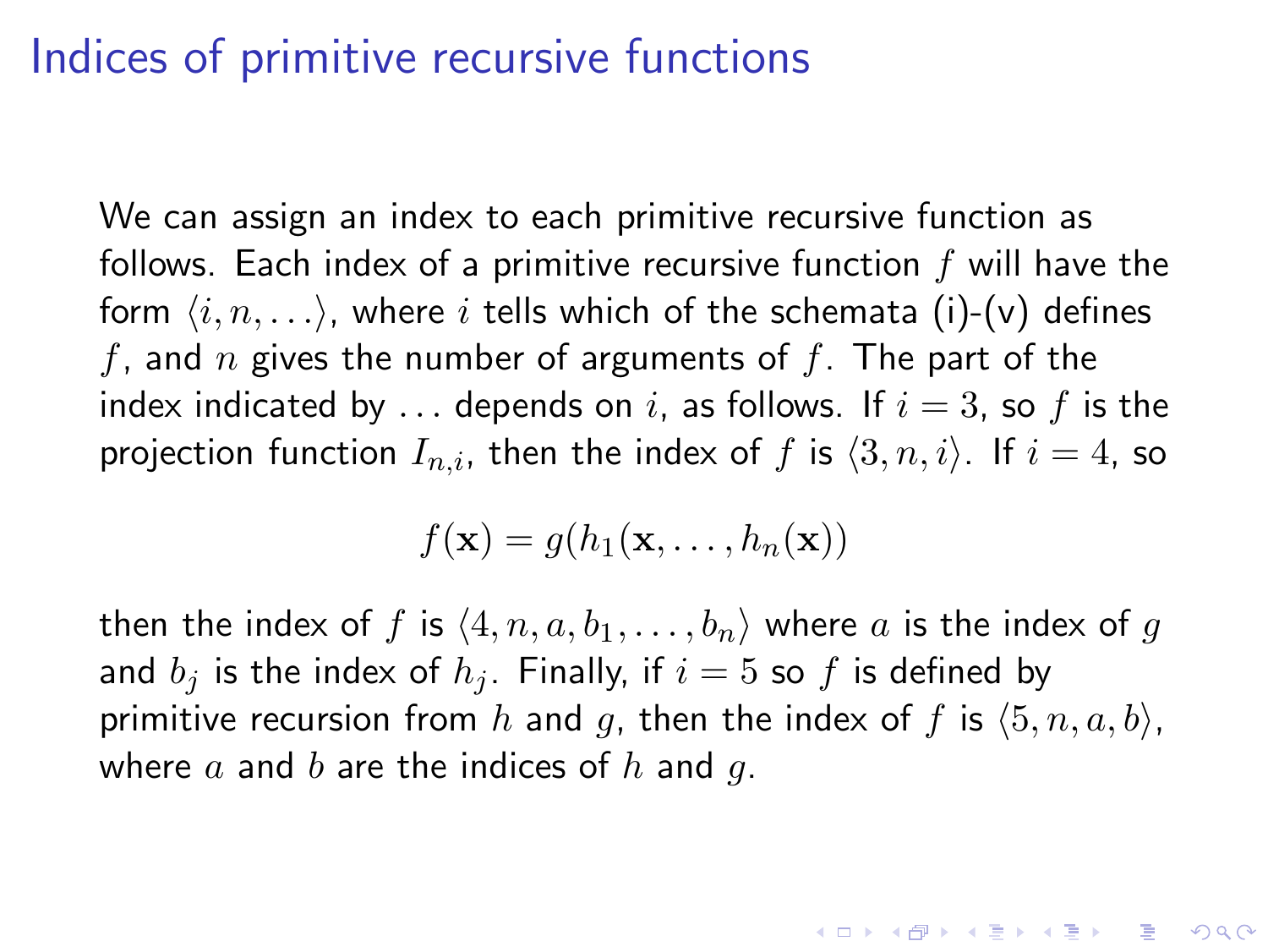## A non-primitive-recursive function

We can use these indices together with the diagonal method to construct a computable but not primitive recursive function. (Here we take computable in the sense of computable by a computer program.) First we observe that it is computable whether  $e$  is an index of a primitive recursive function, or not, and if so, we can computably extract the parts of  $e$  and hence the definition of the primitive recursive function  $f$  of which  $f$  is an index. Say that  $e = \langle i, n, \ldots \rangle$ . Then given e and x we can compute

$$
F(e, x) = f(x)
$$

provided  $e$  is the index of a primitive recursive function of 1 argument, and  $F(e, x) = 0$  otherwise. Then F is total, i.e. defined for all  $e$  and  $x$ . Now define

$$
g(x) = F(x, x) + 1
$$

Then g is not primitive recursive, by the diagonal method: for if g has index  $e = \langle i, 1, \ldots \rangle$ , then  $g(e) = F(e, e) = g(e) + 1$ , contradiction.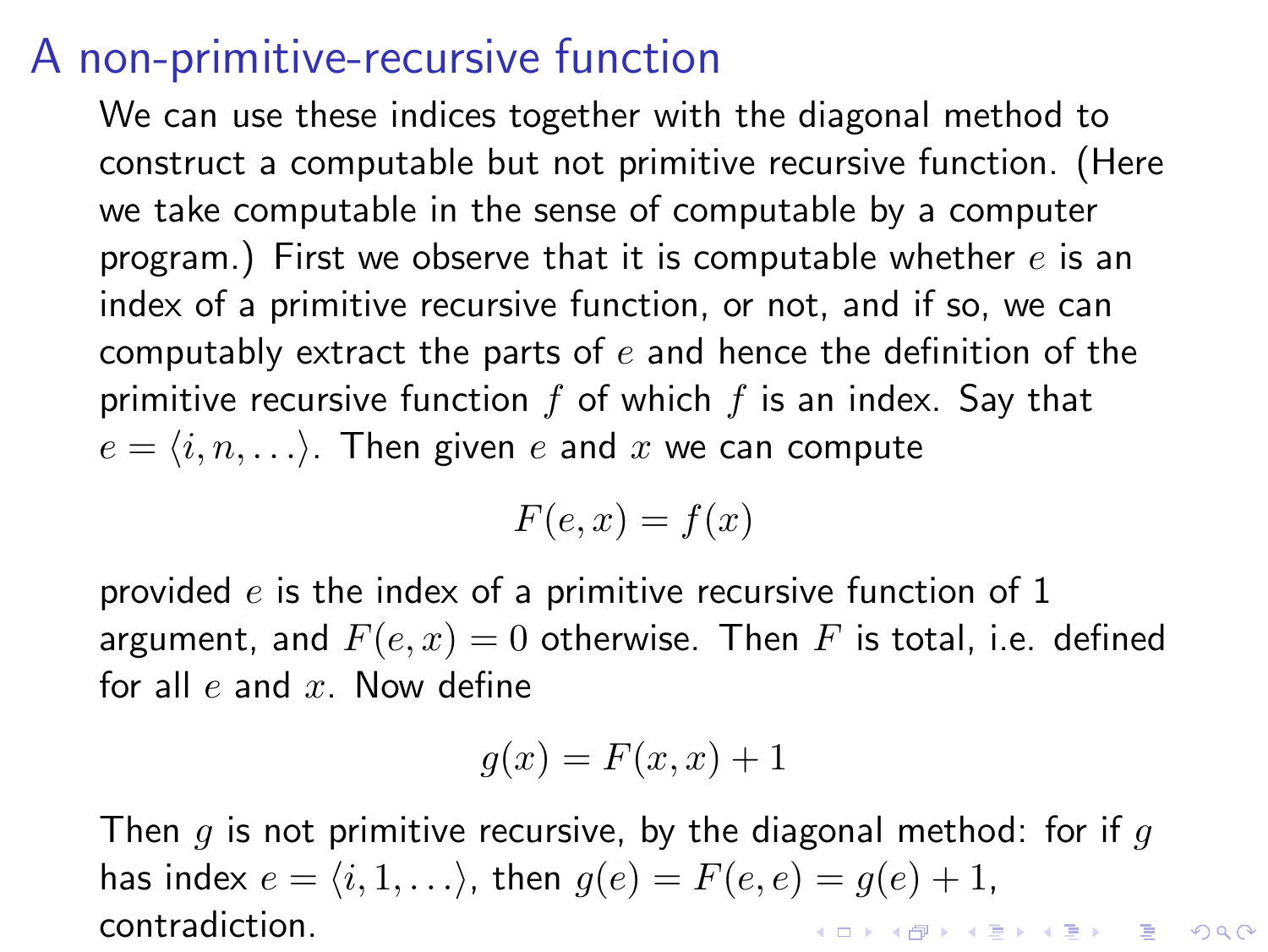## Rosza Péter

<span id="page-20-0"></span>Rosza Péter (1936, although that date of publication of her book is much later than the actual work) analyzed the assignment of indices more carefully and showed that it can be done by a "double recursion"; in this way she explicitly gave a class of recursively defined functions that went beyond the primitive recursive functions. There are also "triple recursions" and " $k$ -ary recursions", each allowing more functions to be defined, according to Péter. Then there are functions defined by transfinite recursions on certain orderings of the integers, and theorems relating these different kinds of recursions. It seemed that no matter how many kinds of recursion you defined, there was always a more complicated kind that allowed more functions to be defined. After all, the diagonal method guaranteed it!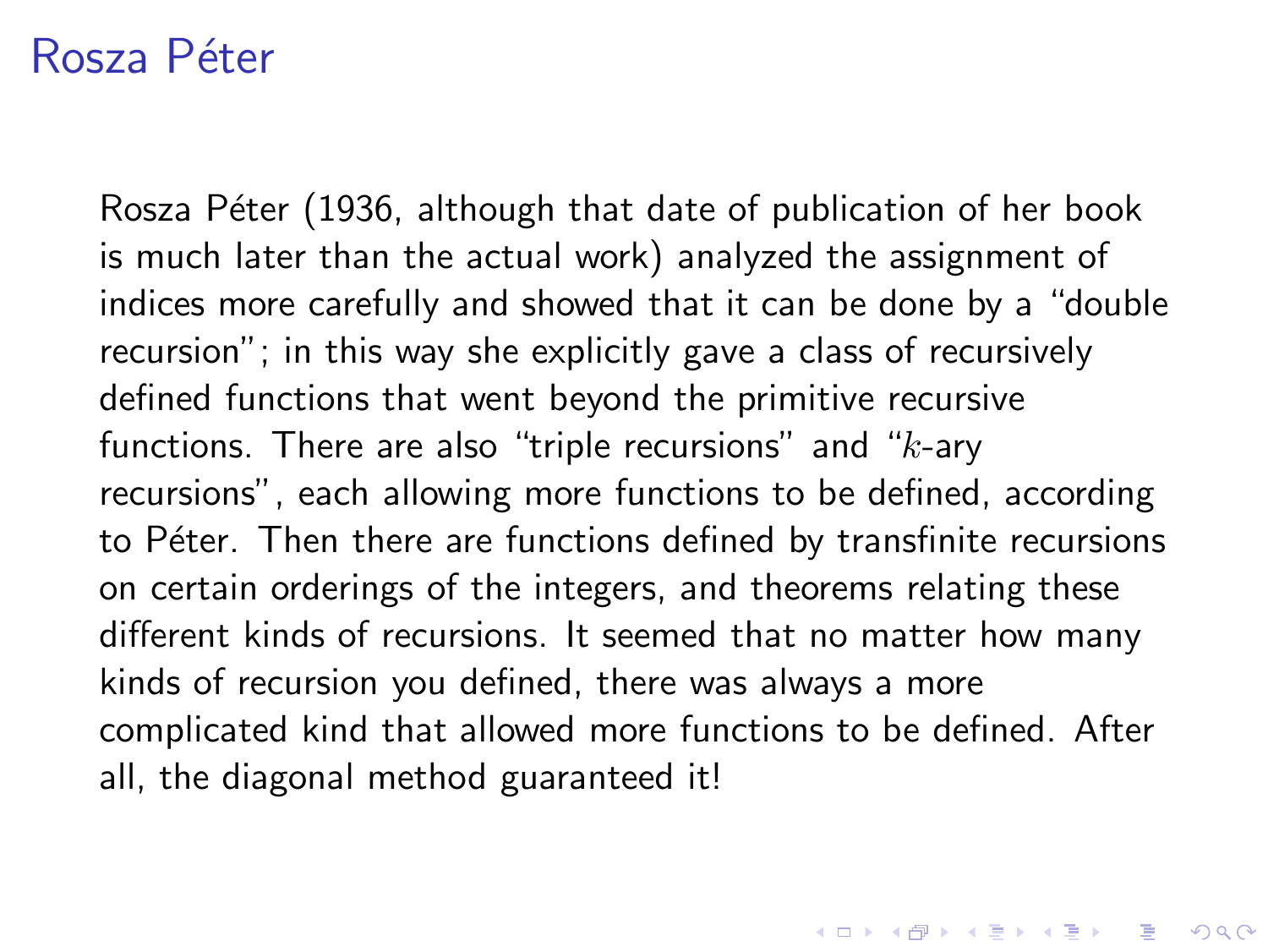# Bounded arithmetic formulas and primitive recursion

Theorem

Every bounded arithmetic formula (formula of PA with only bounded quantifiers) defines a primitive recursive predicate.

Remark. The converse, due to Gödel, is also true, but is more difficult. We will prove it later (not today).

Proof. We already proved above that the primitive recursive predicates are closed under the propositional connectives and bounded quantification. It only remains to check the base case, when the formula is atomic. The only predicate in PA is equality, so the atomic formulae have the form  $t = s$  for terms t and s. These terms are built up from successor,  $+$ , and  $\cdot$ . Hence they are equivalent (equi-satisfied) to polynomial equations

<span id="page-21-0"></span> $p(x_1, \ldots, x_n) = q(x_1, \ldots, x_n)$ , where p and q are polynomials with coefficients in N. The representing function of such a relation is given by  $f(\mathbf{x}) = s g(p(\mathbf{x})-q(\mathbf{x}))$ . Since every polynomial is primitive recursive, and cutoff subtraction is primitive recursive,  $f$ is also primitive recursive. That completes t[he](#page-20-0) [pr](#page-22-0)[o](#page-20-0)[of.](#page-21-0)  $000$